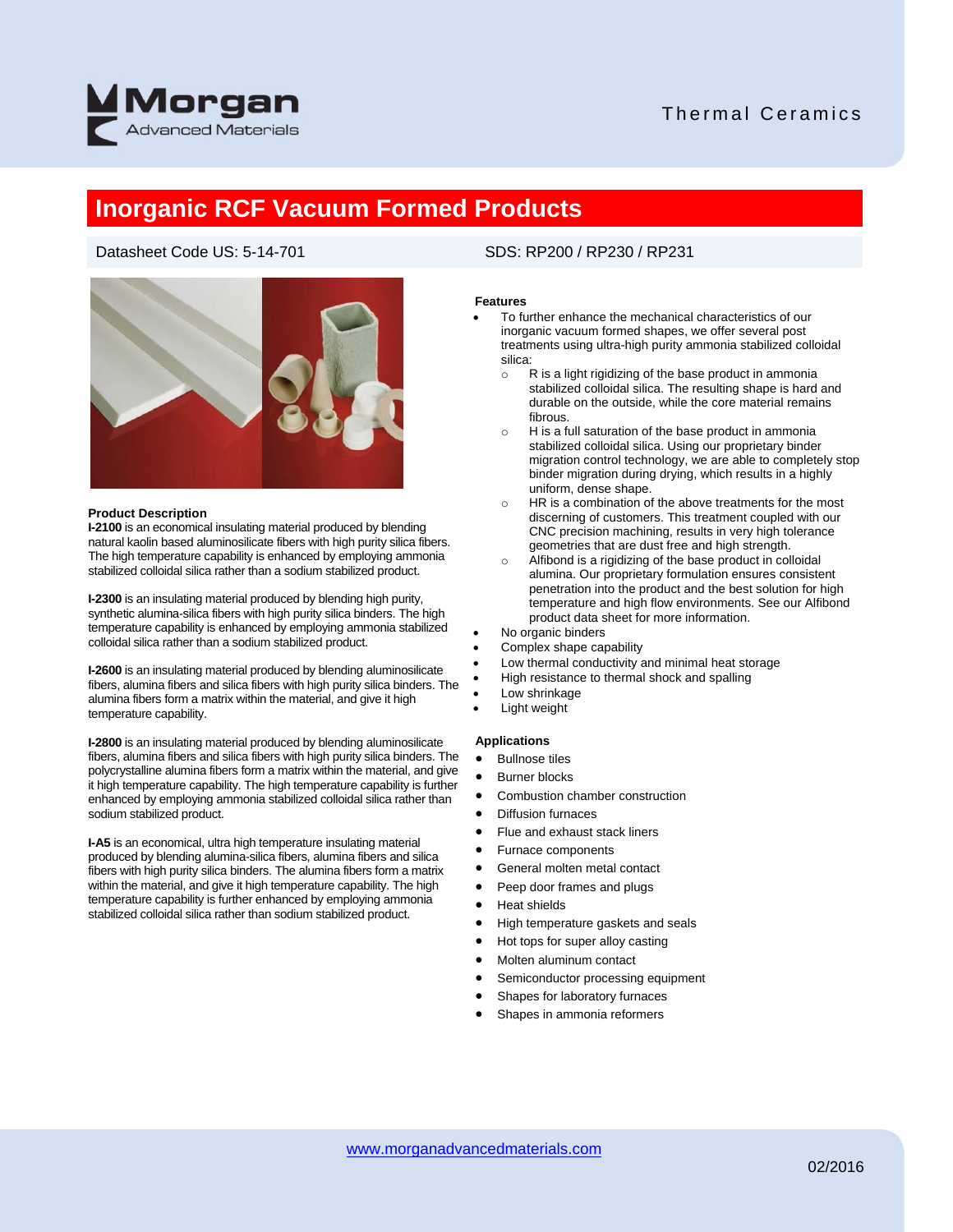

# **Inorganic RCF Vacuum Formed Products**

| <b>Boards and Shapes Vacuum Formed Product Name</b> | $I-2100$                 | $1 - 2300$               | $1 - 2600$     | $1 - 2800$               | $I-A5$          |
|-----------------------------------------------------|--------------------------|--------------------------|----------------|--------------------------|-----------------|
| <b>Fiber Class</b>                                  | <b>RCF</b>               | <b>RCF</b>               | <b>RCF</b>     | <b>RCF</b>               | <b>RCF</b>      |
| <b>Fiber Grade</b>                                  | Inorganic                | Inorganic                | Inorganic      | Inorganic                | Inorganic       |
| <b>Physical Properties</b>                          |                          |                          |                |                          |                 |
| Color                                               | light beige              | off-white                | white          | white                    | white           |
| Continuous Use Temperature, °F                      | 2100                     | 2300                     | 2600           | 2800                     | 2950            |
| Continuous Use Temperature, °C                      | 1149                     | 1260                     | 1427           | 1538                     | 1621            |
| Melting Temperature, °F                             | 3200                     | 3200                     | 3200           | 3200                     | 3200            |
| Melting Temperature, °C                             | 1760                     | 1760                     | 1760           | 1760                     | 1760            |
| Density, pcf                                        | 17                       | 17                       | 16             | 16                       | 16              |
| Denisty, kg/m <sup>3</sup>                          | 272                      | 272                      | 256            | 256                      | 256             |
| Modulus of Rupture, MOR, psi                        | 75                       | 56                       | 72             | 66                       | 60              |
| Modulus of Rupture, MOR, MPa                        | 0.52                     | 0.39                     | 0.5            | 0.46                     | 0.41            |
| Compressive strength @ 5% deformation, psi          | 9                        | 7                        | 19             | 10                       | 10              |
| Compressive strength @ 5% deformation, Mpa          | 0.06                     | 0.05                     | 0.13           | 0.07                     | 0.07            |
| Compressive strength @ 10% deformation, psi         | 12                       | 9                        | 25             | 16                       | 12 <sup>°</sup> |
| Compressive strength @ 10% deformation, Mpa         | 0.08                     | 0.06                     | 0.17           | 0.11                     | 0.08            |
| Gas velocity, recommended maximum, ft/sec           | 200                      | 200                      | 200            | 200                      | 200             |
| Gas velocity, recommended maximum, m/sec            | 61                       | 61                       | 61             | 61                       | 61              |
| Specific heat, BTU/lb•°F                            | 0.27                     | 0.27                     | 0.27           | 0.27                     | 0.27            |
| Specific heat, J/kg <sup>®</sup> C                  | 1130                     | 1130                     | 1130           | 1130                     | 1130            |
| Permanent Linear Shrinkage, %, 24 hours             |                          |                          |                |                          |                 |
| 1500°F (816°C)                                      | 0.8                      | 0.3                      | $\blacksquare$ | $\overline{\phantom{a}}$ | 0.1             |
| 1800°F (982°C)                                      | $\overline{2}$           | 1.9                      | 0.3            | 0.1                      | 0.1             |
| 2000°F (1093°C)                                     | 3.2                      | 2.7                      | 0.8            | 0.8                      | 0.3             |
| 2200°F (1204°C)                                     | $\blacksquare$           | 3.4                      | 1.2            | 0.9                      | 0.2             |
| 2400°F (1316°C)                                     | $\overline{\phantom{a}}$ | $\overline{\phantom{a}}$ | 1.6            | 1.2                      | 0.5             |
| 2600°F (1426°C)                                     | $\overline{\phantom{a}}$ | $\overline{\phantom{a}}$ | 1.6            | 1.5                      | 0.5             |
| 2800°F (1538°C)                                     |                          | ÷,                       | ÷.             | 1                        | 0.6             |
| Chemical Analysis, % weight basis after firing      |                          |                          |                |                          |                 |
| Alumina, Al <sub>2</sub> O <sub>3</sub>             | 30                       | 32                       | 35             | 40                       | 45              |
| Silica, SiO <sub>2</sub>                            | 68                       | 68                       | 65             | 60                       | 55              |
| Other                                               | 1.5                      | $<$ 1                    | $<$ 1          | $<$ 1                    | <1              |
| Loss of Ignition, LOI                               | 1.3                      | 1.3                      | 1.3            | 1.3                      | 1.3             |

The values given herein are typical average values obtained in accordance with accepted test methods and are subject to normal manufacturing variations. They are supplied as a technical service and are subject to change without notice. Therefore, the data contained herein should not be used for specification purposes. Check with your Morgan Advanced Materials office to obtain current information.